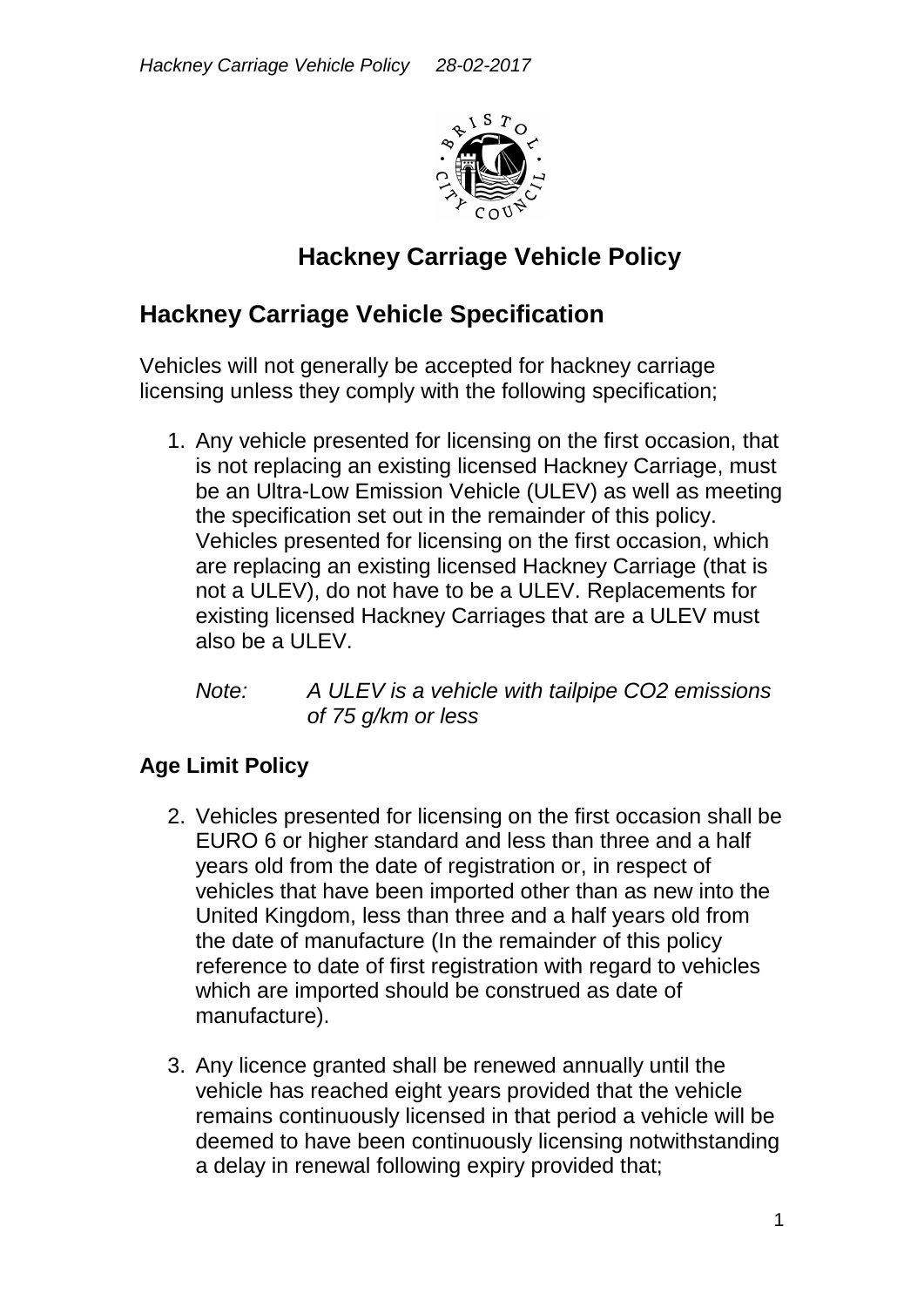- a. Any late renewal is made within 3 months of expiry and,
- b. An additional fee levied by the Council has been paid.
- 4. Any vehicle first registered before 1st January 2006 will not be licensed beyond 31 March 2018.
- 5. Any vehicle that does not comply with European Community Whole Vehicle Type Approval (ECWVTA) will not be licensed past 31 March 2018.
- 6. Any vehicle first registered between 1st January 2006 and 31st December 2010 will not be licensed after 10 years from the date of first registration. Any vehicle over 10 years of age on or before 31st March 2018 will not be licensed past 31st March 2018.
- 7. Any vehicle first registered between 1st January 2011 and 31st August 2015 can be relicensed until 10 years from date of first registration.
- 8. Any vehicle first registered after 1st September 2015 can be licensed until 12 years from the date of first registration.

#### **Fire extinguisher**

9. All vehicles should be equipped with a fire extinguisher of British Standard No BSEN3 of at least 1 kilogram of powder capacity and shall bear the manufacturers expiry date.

#### **Wheelchair Accessibility**

- 10. On the grant of any new vehicle licence the vehicle shall be capable of conveying a passenger using a wheelchair and benefit from ECWVTA (i.e. constructed as a purpose built taxi). The applicant must produce the appropriate documentation to evidence ECWVTA at time of application.
- 11. The vehicle should be both accessible and comfortable. In considering whether the vehicle for which a licence is sought meets this requirement the Council will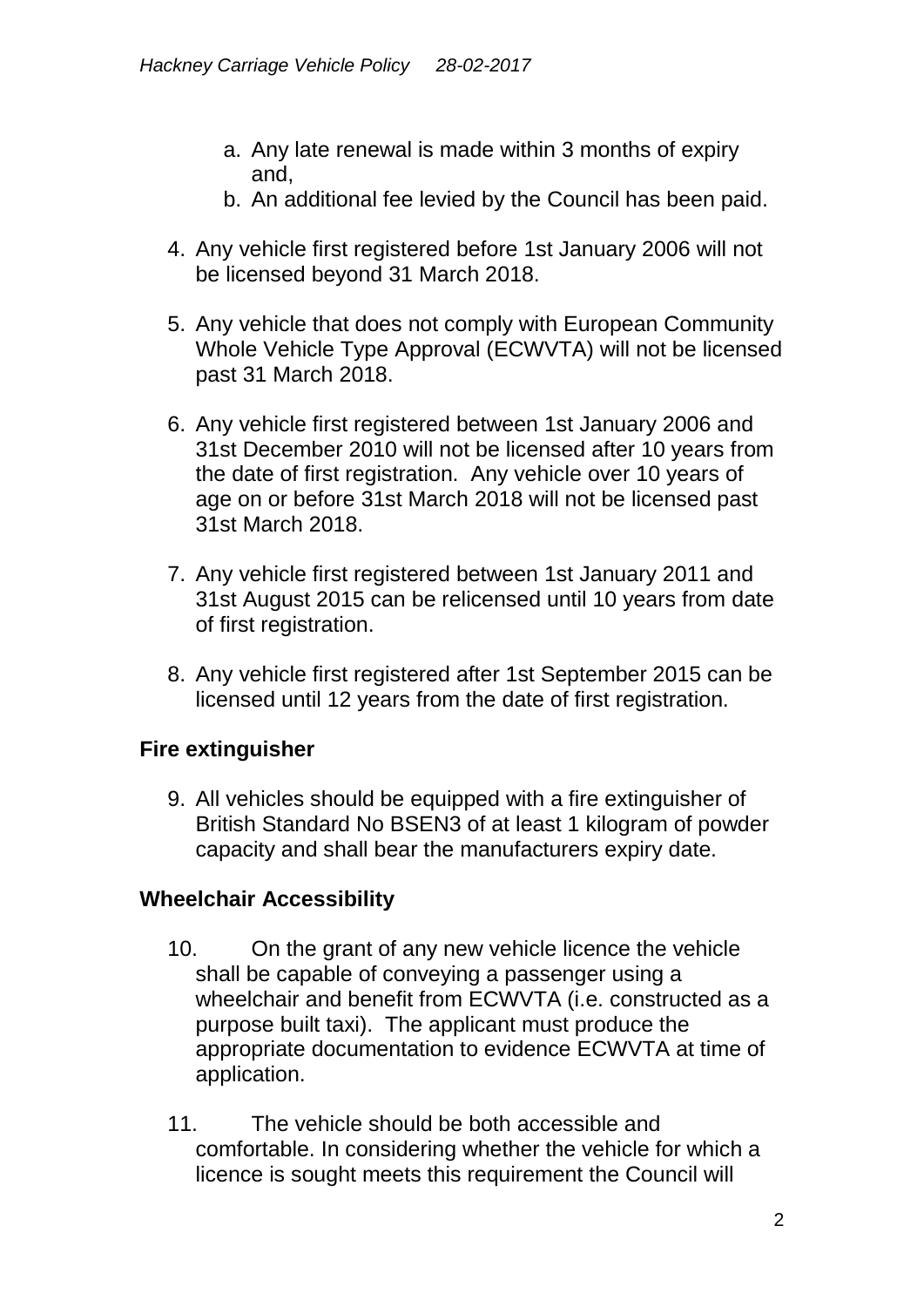have regard to the design and quality standards recommended by the Bristol Physical Access Chain and as varied by the Licensing Manager in consultation with the committee chair from time to time.

a. In considering whether the vehicle meets this expectation the Council will have regard to the design and quality standards attached as Appendix A.

# **Vehicle testing**

- 12. All vehicles on initial application should be of such standard and condition so as to have passed the MOT and safety/cosmetic test as specified by the Council.
- 13. On subsequent applications vehicles should be inspected every twelve months at a place specified by the Council. This inspection will include the MOT and safety/cosmetic check as set by the Council.
- 14. Vehicles over the age of 8 years from the date of first registration will undergo the check every 6 months, and be issued with a 6 month licence.
- 15. All Vehicles should have a minimum of 4 doors and be right hand drive and be so constructed and the doors open sufficiently wide as to allow easy access and egress from the vehicle and cause no inconvenience to passengers.
- 16. Vehicles should be suitable for carrying passengers in safety and comfort including the provision of adequate seating space, head and knee room.

# **Livery**

17. Vehicles to display a uniform all over livery of Bristol Blue, defined by a paint code (in this condition "Bristol Blue" means the colour identified by the British Standard code BS 381C (108) (or any European Standard code which may supercede or replace it) except on the areas where advertisements can be displayed.

# **Advertising**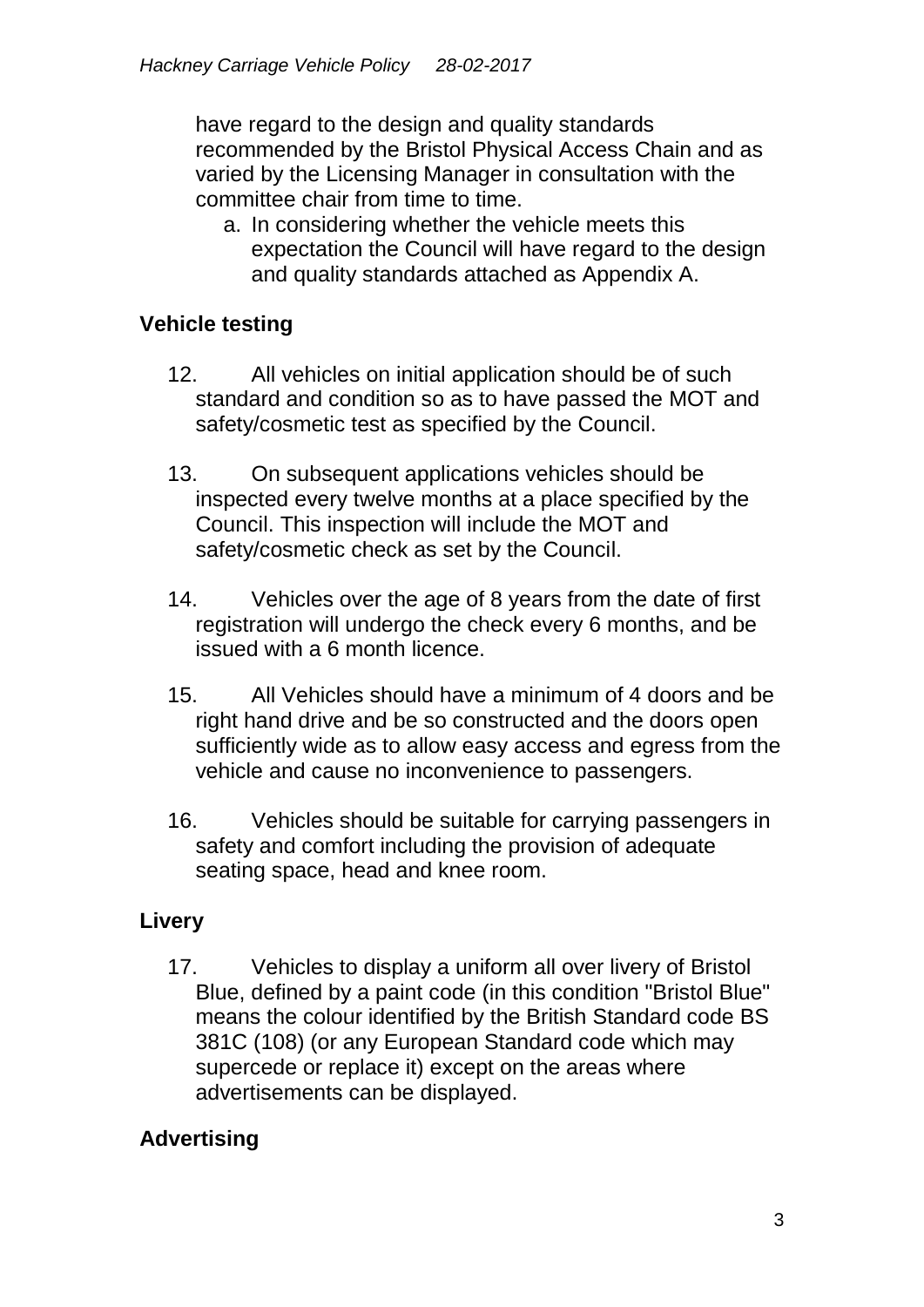- 18. Any requests for advertising shall be submitted in writing with information as specified by the Licensing Manager. Requests must be approved in writing prior to display. Requests that do not comply with the council's Hackney Carriage Advertising Policy will not be approved. Advertising on the exterior of the cab may cover all or part of the complete exterior body shell and the full width and height of the rear window, except for:
	- a. the boot lid (apart from vehicle manufacturers' and vehicle component suppliers' badges);
	- b. the front elevation, i.e. radiator grill and the area either side of it;
	- c. the front windscreen, side windows and any other glass areas;
	- d. the tyres and/or the rims and bumpers;

Save for any area where advertising is displayed all Exterior bodywork shall be uniformly coloured Bristol Blue.

# **Write off**

19. Any vehicle written off may be replaced with another vehicle provided it is not older than the written off vehicle.

# **Temporary Vehicles**

20. Any hackney carriage being licensed as a temporary replacement vehicle whilst repairs are being undertaken should comply with all aspects of the current hackney carriage specification with the exception of the requirement of being a ULEV (unless it is replacing an existing hackney carriage that is a ULEV)

#### **Explanatory notes**

**1. Policy is guidance not rules and applicants may wish to try to persuade the Council to depart from the policy in their particular case. Applicants would need to prove that this could be done without undermining the purpose of this policy. In regard to Bristol Blue the purpose is one of public safety by enabling vehicles to be readily identifiable as a blue vehicle. In respect of**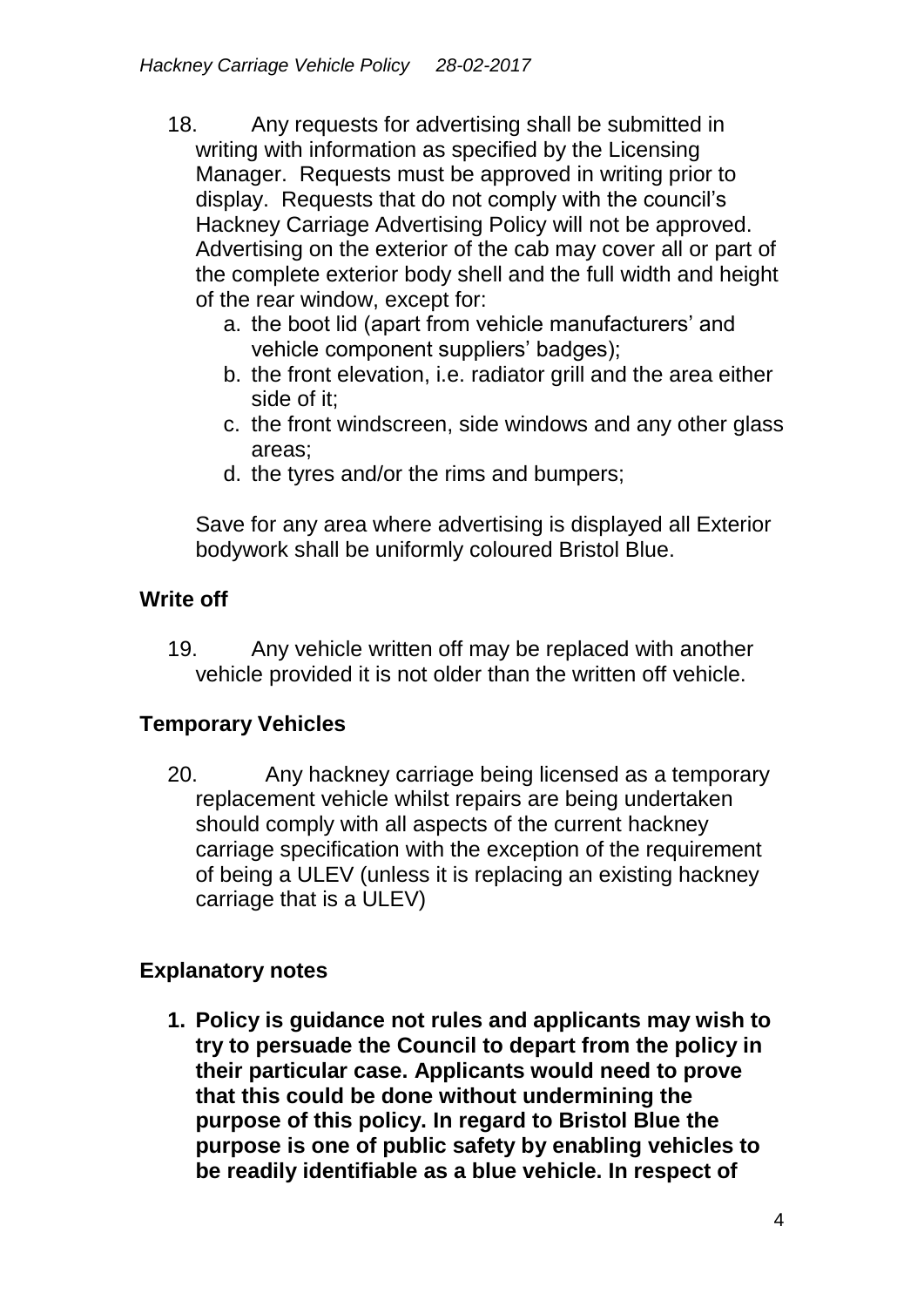**shades which are not an exact match for the policy but which are close to it in that the naked eye would recognise it is Bristol Blue exceptions have been made and a list of main shades etc permitted as an exception may be obtained by request.** 

**Applicants are strongly discouraged from committing to expenditure in vehicles which do not comply with policy given adverse impact of refusal.**